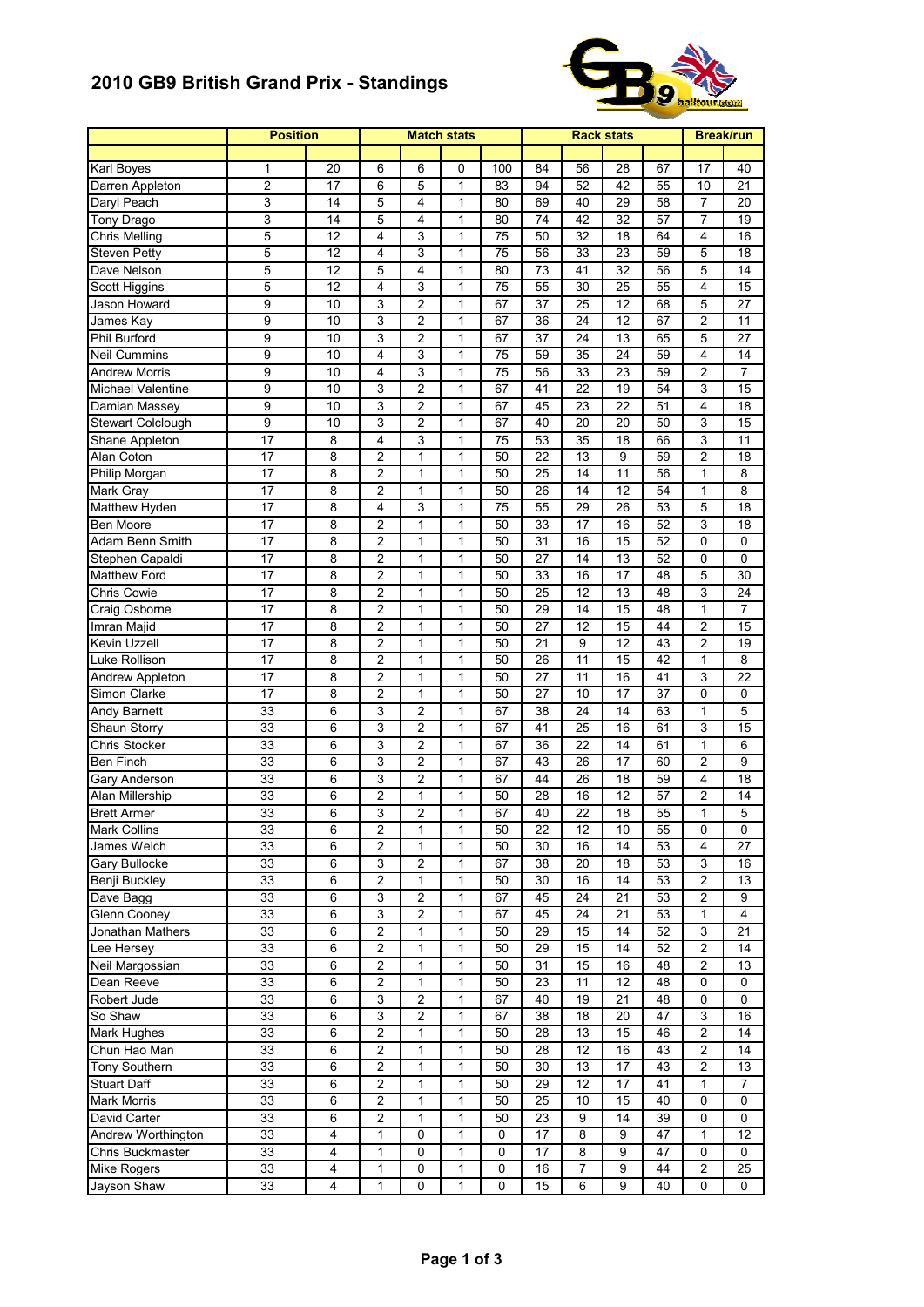## **2010 GB9 British Grand Prix - Standings**



|                        | <b>Position</b> |                         | <b>Match stats</b> |                |              |                | <b>Break/run</b> |                         |                |                 |                |  |
|------------------------|-----------------|-------------------------|--------------------|----------------|--------------|----------------|------------------|-------------------------|----------------|-----------------|----------------|--|
|                        |                 |                         |                    |                |              |                |                  |                         |                |                 |                |  |
| Paul Williams          | 33              | 4                       | 1                  | 0              | 1            | $\mathbf 0$    | 12               | 3                       | 9              | 25              | 1              |  |
| Sam Corsby             | 65              | 4                       | $\overline{c}$     | $\mathbf{1}$   | $\mathbf{1}$ | 50             | 28               | 17                      | 11             | 61              | $\mathbf{1}$   |  |
| Adam Shaw              | 65              | 4                       | $\overline{c}$     | 1              | 1            | 50             | 29               | 17                      | 12             | 59              | $\overline{c}$ |  |
| James O'malley         | 65              | 4                       | 2                  | 1              | $\mathbf{1}$ | 50             | 24               | 14                      | 10             | 58              | 0              |  |
| James East             | 65              | 4                       | $\overline{2}$     | 1              | $\mathbf{1}$ | 50             | 28               | 16                      | 12             | 57              | 0              |  |
| Derek Sim              | 65              | 4                       | $\overline{3}$     | $\overline{2}$ | $\mathbf{1}$ | 67             | 41               | 23                      | 18             | 56              | 0              |  |
| Douglas Isaac          | 65              | 4                       | $\overline{c}$     | $\mathbf{1}$   | $\mathbf{1}$ | 50             | 25               | 14                      | 11             | 56              | 0              |  |
| Martyn Royce           | 65              | 4                       | $\overline{c}$     | $\mathbf{1}$   | $\mathbf{1}$ | 50             | 27               | 15                      | 12             | 56              | 0              |  |
| Craig Chiddy           | 65              | 4                       | 2                  | 1              | 1            | 50             | 31               | 17                      | 14             | 55              | 3              |  |
| Dean Thompson          | 65              | 4                       | $\overline{2}$     | $\mathbf{1}$   | $\mathbf{1}$ | 50             | 29               | 16                      | 13             | 55              | 0              |  |
| Morray Dolan           | 65              | 4                       | $\overline{c}$     | $\mathbf{1}$   | 1            | 50             | 28               | 15                      | 13             | 54              | 1              |  |
| Caroline Walch         | 65              | 4                       | 2                  | $\mathbf{1}$   | $\mathbf{1}$ | 50             | 32               | 17                      | 15             | 53              | 0              |  |
| Martinho Correia       | 65              | 4                       | $\overline{2}$     | $\mathbf{1}$   | 1            | 50             | 23               | 12                      | 11             | 52              | 0              |  |
| Peter Barker           | 65              | 4                       | 2                  | $\mathbf{1}$   | 1            | 50             | 31               | 16                      | 15             | 52              | 0              |  |
| Alan John              | 65              | 4                       | 2                  | 1              | 1            | 50             | 29               | 14                      | 15             | 48              | 0              |  |
| <b>Geoff Windeatt</b>  | 65              | 4                       | $\overline{2}$     | $\mathbf{1}$   | $\mathbf{1}$ | 50             | 31               | 14                      | 17             | 45              | $\mathbf{1}$   |  |
| Simon Hadley           | 65              | 4                       | $\overline{2}$     | $\mathbf{1}$   | $\mathbf{1}$ | 50             | 23               | 10                      | 13             | 43              | 0              |  |
| Mike Stanley           | 65              | 4                       | 1                  | 0              | $\mathbf{1}$ | $\mathbf 0$    | 12               | 3                       | 9              | 25              | 0              |  |
| Andy Lester            | 65              | 3                       | $\mathbf{1}$       | 0              | $\mathbf{1}$ | 0              | 17               | 8                       | 9              | 47              | $\mathbf{1}$   |  |
| Louis Clarke           | 65              | 3                       | $\mathbf{1}$       | 0              | 1            | 0              | 16               | $\overline{7}$          | 9              | 44              | 0              |  |
| <b>Dominic Clemens</b> | 65              | 3                       | 1                  | 0              | $\mathbf{1}$ | $\mathbf 0$    | 15               | 6                       | 9              | 40              | 0              |  |
| Lawrence Hinrichs      | 65              | 3                       | 1                  | 0              | 1            | 0              | 15               | 6                       | 9              | 40              | 0              |  |
| Paul Edwards           | 65              | 3                       | $\mathbf{1}$       | 0              | 1            | 0              | 14               | 5                       | 9              | 36              | 0              |  |
| Robin Cripps           | 65              | 3                       | $\mathbf{1}$       | 0              | $\mathbf{1}$ | $\mathbf 0$    | 14               | 5                       | 9              | 36              | 0              |  |
| Colin Rennison         | 65              | 3                       | 1                  | 0              | 1            | 0              | 13               | $\overline{4}$          | 9              | 31              | 0              |  |
| Dave Simmonds          | 65              | 3                       | 1                  | 0              | 1            | 0              | 13               | 4                       | 9              | $\overline{31}$ | 0              |  |
| <b>Adam Collins</b>    | 65              | 3                       | 1                  | 0              | $\mathbf{1}$ | 0              | 12               | 3                       | 9              | 25              | 0              |  |
| <b>Adam Stevens</b>    | 65              | $\overline{3}$          | 1                  | 0              | 1            | 0              | 12               | $\overline{3}$          | 9              | 25              | 0              |  |
| Aslam Abubaker         | 65              | 3                       | 1                  | 0              | $\mathbf{1}$ | 0              | 12               | 3                       | 9              | 25              | 0              |  |
| Roger Haddon           | 65              | 3                       | $\mathbf{1}$       | 0              | $\mathbf{1}$ | 0              | 12               | 3                       | 9              | 25              | 0              |  |
| Jonny Cooper           | 65              | 3                       | $\mathbf{1}$       | 0              | 1            | 0              | 11               | $\overline{2}$          | 9              | 18              | $\mathbf 1$    |  |
| David Hopkin           | 65              | 3                       | 1                  | 0              | $\mathbf{1}$ | 0              | 11               | $\overline{c}$          | 9              | 18              | 0              |  |
| Nicholas Clayton       | 97              | 3                       | $\overline{2}$     | $\mathbf{1}$   | $\mathbf{1}$ | 50             | 31               | 15                      | 16             | 48              | 0              |  |
| Ryan Hamer             | 97              | $\overline{3}$          | $\overline{2}$     | $\mathbf{1}$   | $\mathbf{1}$ | 50             | 22               | 10                      | 12             | 45              | 0              |  |
| <b>Richard Main</b>    | 97              | 3                       | 1                  | 0              | $\mathbf{1}$ | $\mathbf 0$    | 15               | 6                       | 9              | 40              | 0              |  |
| Russ Latham            | 97              | 3                       | 1                  | 0              | 1            | 0              | 14               | 5                       | 9              | 36              | 1              |  |
| Geoff Simpson          | 97              | 3                       | $\mathbf{1}$       | 0              | $\mathbf{1}$ | 0              | 13               | 4                       | 9              | 31              | 0              |  |
| Michael Brisley        | 97              | 3                       | 1                  | 0              | 1            | $\mathbf 0$    | 12               | $\mathsf 3$             | 9              | 25              | 0              |  |
| Alexander Kontaroudis  | 97              | 3                       | 1                  | 0              | 1            | 0              | 11               | $\overline{c}$          | 9              | 18              | 0              |  |
| Paul Morgan            | 97              | 3                       | 1                  | 0              | 1            | 0              | 9                | 0                       | 9              | 0               | 0              |  |
| John Rathbone          | $\overline{97}$ | 2                       | $\mathbf{1}$       | 0              | $\mathbf{1}$ | $\overline{0}$ | $\overline{17}$  | 8                       | $\overline{9}$ | $\overline{47}$ | $\overline{0}$ |  |
| <b>Steve Williams</b>  | 97              | $\overline{2}$          | 1                  | 0              | 1            | 0              | 17               | 8                       | 9              | 47              | 0              |  |
| Chaz Roncari           | 97              | 2                       | 1                  | 0              | 1            | 0              | 15               | 6                       | 9              | 40              | 0              |  |
| Lee Mager              | 97              | 2                       | 1                  | $\pmb{0}$      | $\mathbf{1}$ | 0              | 15               | 6                       | 9              | 40              | 0              |  |
| Mathew Lawrenson       | 97              | $\overline{2}$          | $\mathbf{1}$       | $\pmb{0}$      | $\mathbf{1}$ | $\mathbf 0$    | 15               | 6                       | 9              | 40              | 0              |  |
| Andy Warden            | 97              | 2                       | 1                  | $\pmb{0}$      | 1            | $\mathbf 0$    | 14               | 5                       | 9              | $\overline{36}$ | $\mathbf 1$    |  |
| Phil Hughes            | 97              | $\overline{2}$          | 1                  | 0              | 1            | 0              | 14               | 5                       | 9              | 36              | 0              |  |
| Mark Foster            | 97              | 2                       | 1                  | 0              | 1            | 0              | 13               | 4                       | 9              | 31              | 1              |  |
| Carl Smith             | 97              | $\overline{\mathbf{c}}$ | 1                  | 0              | 1            | $\mathbf 0$    | 13               | $\overline{4}$          | 9              | 31              | 0              |  |
| Dan Lim                | 97              | $\overline{2}$          | 1                  | 0              | 1            | 0              | 13               | $\overline{4}$          | 9              | 31              | 0              |  |
| Gary Thompson          | 97              | 2                       | $\mathbf{1}$       | 0              | $\mathbf{1}$ | $\mathbf 0$    | 13               | 4                       | 9              | 31              | 0              |  |
| James Lawless          | 97              | $\overline{2}$          | $\mathbf{1}$       | 0              | 1            | $\pmb{0}$      | 13               | 4                       | 9              | $\overline{31}$ | $\pmb{0}$      |  |
| Lee Brett              | 97              | $\overline{2}$          | 1                  | 0              | 1            | 0              | 13               | 4                       | 9              | $\overline{31}$ | 0              |  |
| Mark Hopgood           | 97              | $\overline{\mathbf{c}}$ | 1                  | 0              | 1            | $\pmb{0}$      | 13               | 4                       | 9              | 31              | 0              |  |
| Paul Stoves            | 97              | 2                       | $\mathbf{1}$       | 0              | 1            | 0              | 13               | 4                       | 9              | 31              | 0              |  |
| <b>Eddie Maguire</b>   | 97              | $\overline{2}$          | $\mathbf{1}$       | 0              | 1            | $\mathbf 0$    | $\overline{12}$  | 3                       | 9              | $\overline{25}$ | 0              |  |
| James Taylor           | 97              | 2                       | $\mathbf{1}$       | 0              | $\mathbf{1}$ | $\mathbf 0$    | 12               | $\mathsf 3$             | 9              | 25              | 0              |  |
| John Davies            | 97              | $\overline{2}$          | $\mathbf{1}$       | 0              | $\mathbf{1}$ | $\pmb{0}$      | 12               | $\mathsf 3$             | 9              | 25              | 0              |  |
| Nick Cheshire          | 97              | $\overline{2}$          | 1                  | 0              | 1            | 0              | 12               | 3                       | 9              | 25              | 0              |  |
| John Fletcher          | 97              | $\overline{\mathbf{c}}$ | 1                  | 0              | 1            | $\pmb{0}$      | 11               | $\overline{\mathbf{c}}$ | 9              | 18              | 0              |  |
| Mark Lovell            | 97              | 2                       | 1                  | 0              | $\mathbf{1}$ | 0              | 11               | $\overline{2}$          | 9              | 18              | 0              |  |